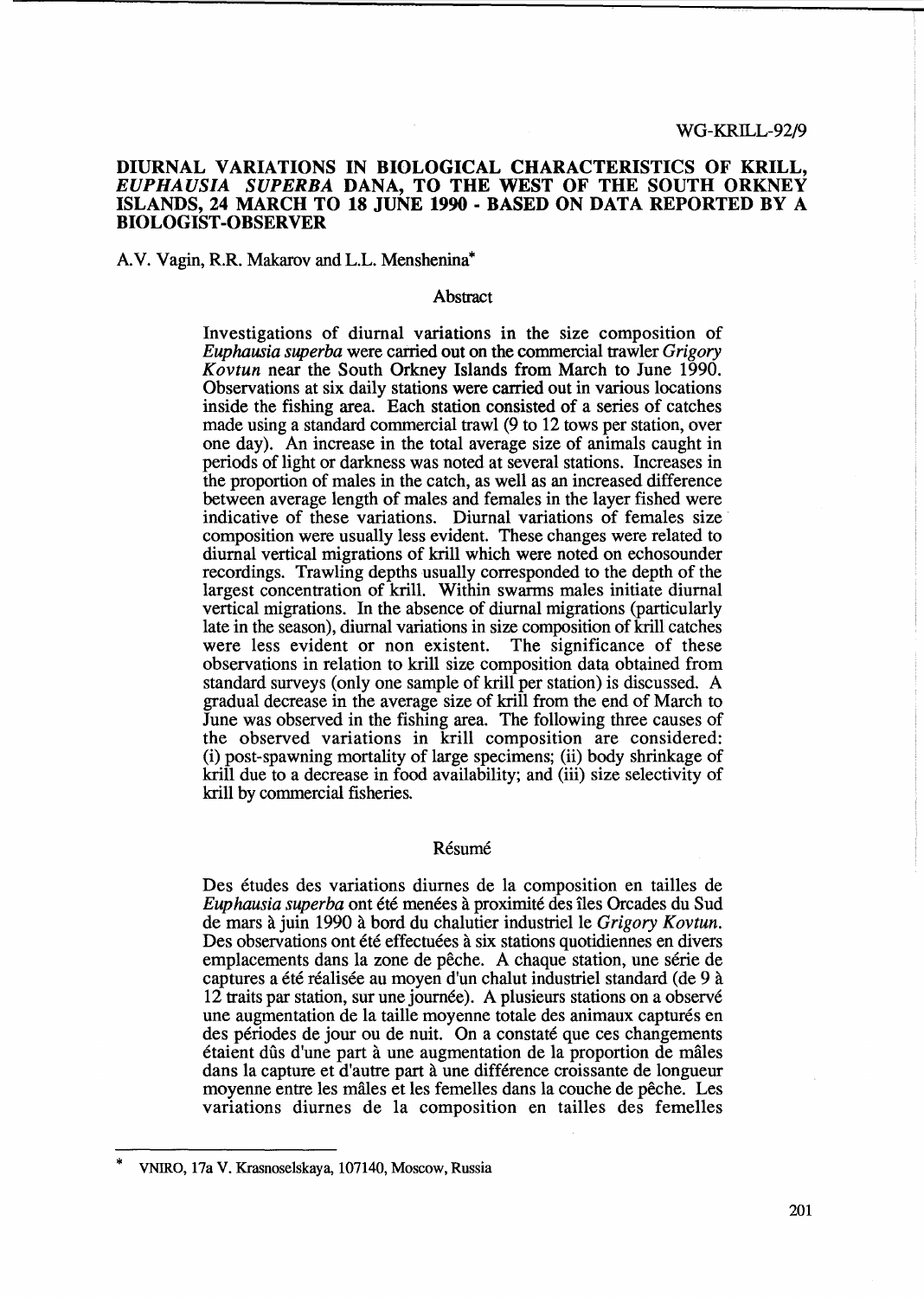n'étaient pas aussi évidentes. Ces changements dépendaient des migrations verticales diurnes du krill, qui apparaissaient sur les enregistrements par échosondeur. La profondeur de chalutage correspondait en général à celle de la plus grande concentration de krill. Les mâles dans les essaims sont à l'origine des migrations diurnes verticales. En l'absence de migration diurne (notamment tard dans la saison), les variations diurnes de la composition en tailles des captures de krill étaient moins évidentes où même inexistantes. Les auteurs examinent l'importance de ces observations par rapport aux données sur la composition en tailles du krill provenant de campagnes d'évaluation standard (seul un échantillon de krill par station). De fin mars à juin on a observé une diminution progressive de la taille movenne du krill dans la zone de pêche. On a examiné les trois causes suivantes des variations observées dans la composition du krill; i) mortalité de grands spécimens en période de post-ponte; ii) contraction du corps du krill causée par une diminution de la nourriture disponible; et iii) sélectivité de la taille du krill par les pêcheries commerciales.

#### Резюме

Исследования дневных изменений в размерном составе Euphausia superba проводились с марта по июнь 1990 г. на борту промыслового судна Григорий Ковтун, работавшего на промысловом участке около Южных Оркнейских о-вов. Наблюдения выполнялись на шести суточных траловых станциях в пределах промыслового участка. Каждая уловов. станция состояла из серии полученных стандартным коммерческим тралом (9-12 тралений за станцию, в течение суток). На нескольких станциях наблюдалось увеличение среднего размера особей. выловленных при дневном свете или в темноте. Было  $\mathbf{c}$ что эти изменения были связаны установлено. возрастающей долей самцов, а также с разницей средней длины самцов и самок в облавливаемом слое. Дневные изменения в размерном составе самок обычно были менее Эти изменения были связаны с дневными очевидными. вертикальными миграциями криля, которые регистрировались эхолотом. Глубины траления обычно совпадали с глубиной наибольшей концентрации криля. Во время дневных вертикальных миграций самцы первыми начали миграцию передвигаясь внутри скоплений. Когда суточная миграция не наблюдалась (в частности в конце сезона) дневные изменения в размерном составе в уловах криля были менее явны или вообще не обнаруживались. В настоящей работе рассматривается значение этих наблюдений в отношении данных по размерному составу криля, полученных в результате стандартных съемок (только одна выборка за станцию). С конца марта по июнь  $HA$ промысловом участке наблюдалось постепенное снижение среднего размера криля. Рассматриваются следующие причины отмеченных изменений в составе криля: (i) посленерестовая смертность крупных особей; (ii) сужение криля в результате уменьшения кормовой базы; и (ії) промысловая селективность криля.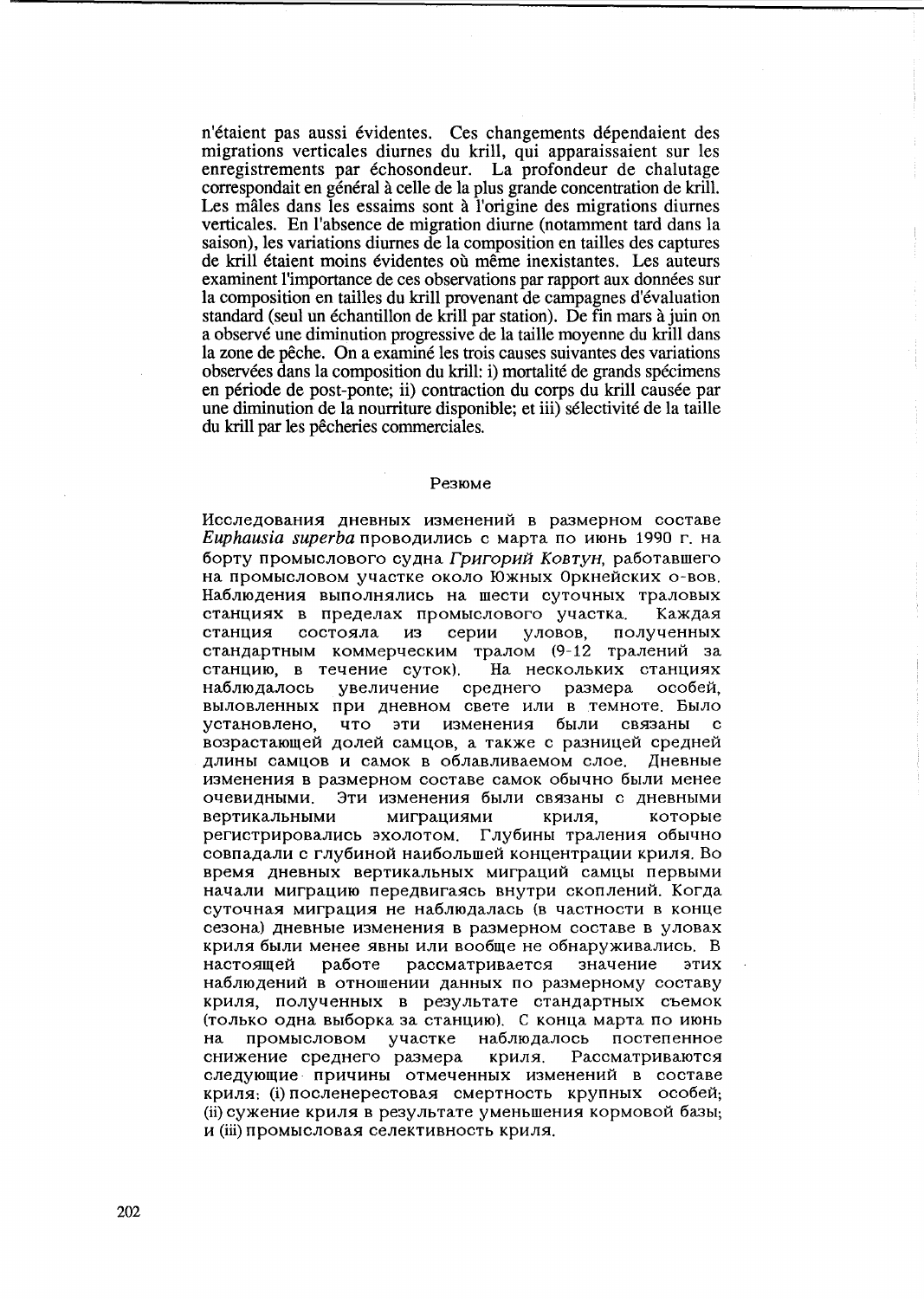## Resumen

Desde marzo a junio de 1990, se llevó a cabo un estudio de las variaciones diurnas en la composici6n por talla de *Euphausia superba* a bordo del arrastrero comercial *Grigory Kovtun,* cerca de las islas Orcadas del Sur. Estas observaciones se realizaron en seis estaciones diarias ubicadas dentro de la zona de pesca, y consistieron de una serie de capturas realizadas mediante un arrastre comercial estandar (de nueve a 12 arrastres por estaci6n en un dia). En varias de estas estaciones se constató un aumento en la talla promedio de los animales capturados durante el día o en períodos de oscuridad. Se obtuvo una indicación de estas variaciones por el aumento en la proporción de machos en las capturas, asi como por la gran diferencia entre la talla promedio de los machos y hembras del eStrato de pesca. Generalmente las variaciones diurnas en la composición por talla de las hembras fueron menos evidentes. Estos cambios estan relacionados con las migraciones verticales diurnas del kril, que fueron registradas mediante una ecosonda. Normalmente las profundidades de arrastre correspondieron a la profundidad de la mayor concentración de kril. Dentro de las concentraciones, los machos son los que comienzan la migración vertical diurna. A falta de las migraciones diurnas (especialmente hacia el final de la temporada), las variaciones diurnas en la composición por talla de las capturas de kril fueron menos evidentes, 0 no existentes. Este documento estudia la importancia de estas observaciones en relación a la composición por talla del kril obtenida de prospecciones estándar (solo una muestra de kril por estación). Desde el final de marzo hasta junio, se observó una disminución gradual de la talla promedio del kril en la zona de pesca. Se consideran los tres factores siguientes como causales de la variación observada en la composición del kril: (i) mortalidad de los ejemplares grandes despues de la puesta; (ii) reducci6n de la talla del kril debido a la disminuci6n de alimento; y (ill) selectividad del tamafio del kril por las pesquerfas comerciales.

#### 1. INTRODUCTION

Routine investigations of the state of the *Euphausia superba* population which are carried out during standard surveys, consist of only one sample per station. These samples are collected on different days and at different times of the day. Therefore, during size-composition comparisons doubts remain as to whether krill specimens belong to a single or several statistical sub-populations. This problem is especially so for different areas of various frontal zones. Until now the only way to resolve these doubts has been by size composition analysis. Moreover, euphausiids captured in the same place but at different times of the day can show notable size differences. Diurnal variations of this type are well known. Diurnal variations in *E. superba* swarm density have been determined from hydroacoustic studies (Hampton, 1985; Miller and Hampton, 1989), and net sampling data (Nast, 1982). The situation in respect of diurnal variations in *E. superba* size composition is not clear. This information is not normally obtained from standard surveys.

Diurnal variations in the size composition of krill catches were studied by a biologist-observer in March to June 1990 on board the Russian trawler *Grigory Kovtun* near the South Orkney Islands. Results of his observations are discussed below.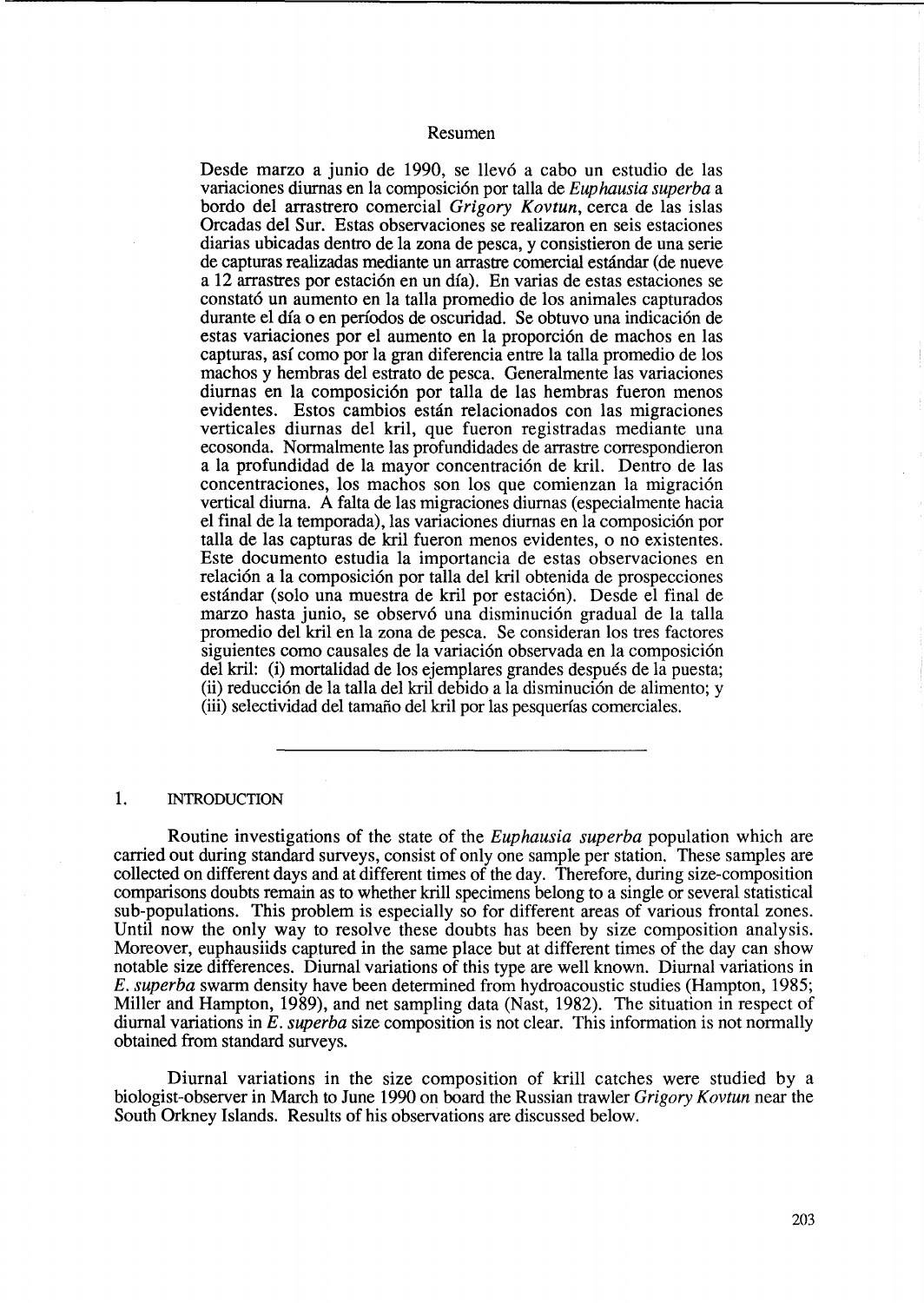# 2. MATERIALS

Six 24 hour stations were carried out by the fishing vessel *Grigory Kovtun* in the fishing area near the South Orkney Islands from the end of March to the middle of June, 1990 (Table 1). At each station a series of catches was made using a standard commercial trawl. From every catch one hundred specimens of E. *superba* were examined and subjected to biological analysis. Field observations were carried out by the biologist-observer, Dr A.V. Vagin.

The location of each station is shown in Figure 1. The starting and finishing points of every haul were recorded. The stations covered quite a large area and extended from northwest to southeast. Stations I, IV and V overlapped, as did Stations III and VI. Station H was located further south.

## 3. RESULTS

# 3.1 Diurnal Variations in the Composition of *E. superba*

Data on average body size of *E. superba* per haul (for all stations) are given in Figure 2. These data show different average sizes of *E. superba* obtained for each station. Measurements for Stations I to VI were: 45.8 - 44.4 - 43.5 - 41.9 - 41.1- 43.1 mm. Despite the complexity of the curves this pattern can be also seen in Figure 2 which compares the size curves relative to the ordinate on each graph. It is also clearly visible, that the average body size of animals changes during the day. Size differences for Stations I to VI were:  $I - 2.3$ ,  $II - 6.5$ ,  $III - 2.4$ ,  $IV - 2.7$ ,  $V - 4.7$ , VI - 4.00 mm. These differences were estimated using a chi-square criterion at a confidence level of 0.9.

Differences in total average size of *E. superba* among stations is also related to the geographical position of the stations (see Figure 1). For example, Stations H, III and VI characterised by the intermediate average body size of krill, were positioned along the southern and western periphery of the regions, whereas Stations IV and V with the smallest specimens were located inshore. However, areas of the last two stations coincided with the area of Station I (which contained the largest specimens).

Comparison of length curves for each stations shows, that the average size of animals is most variable during the light period of a day (Figure 2). All stations may be subdivided into two groups. Stations I, II, IV and VI tended towards an increase in krill average size. Stations III and VI did not demonstrate such a tendency or it was not clearly evident (Station VI).

Comparison shows that the similarity of the length curves for Stations III and VI may not be coincidental, because these stations are located close to each other. In the eastern area, where all other stations were carried out, diurnal variations in the average size of *E. superba* were predominant. Data from Stations I, IV and V are particularly similar. These stations were carried out practically in the same area (Figure 1).

## 3.2 Consideration of the Possible Causes of Diurnal Variations in the Size Composition of *E. superba* Catches

Variations in the size composition of *E. superba,* described above, are not straightforward. In the case of random distribution of krill swarms the length curves should be irregular and dissimilar. The very regularity and similarity of the curves from most stations prove the regularity of trends and related processes in the *E. superba* population.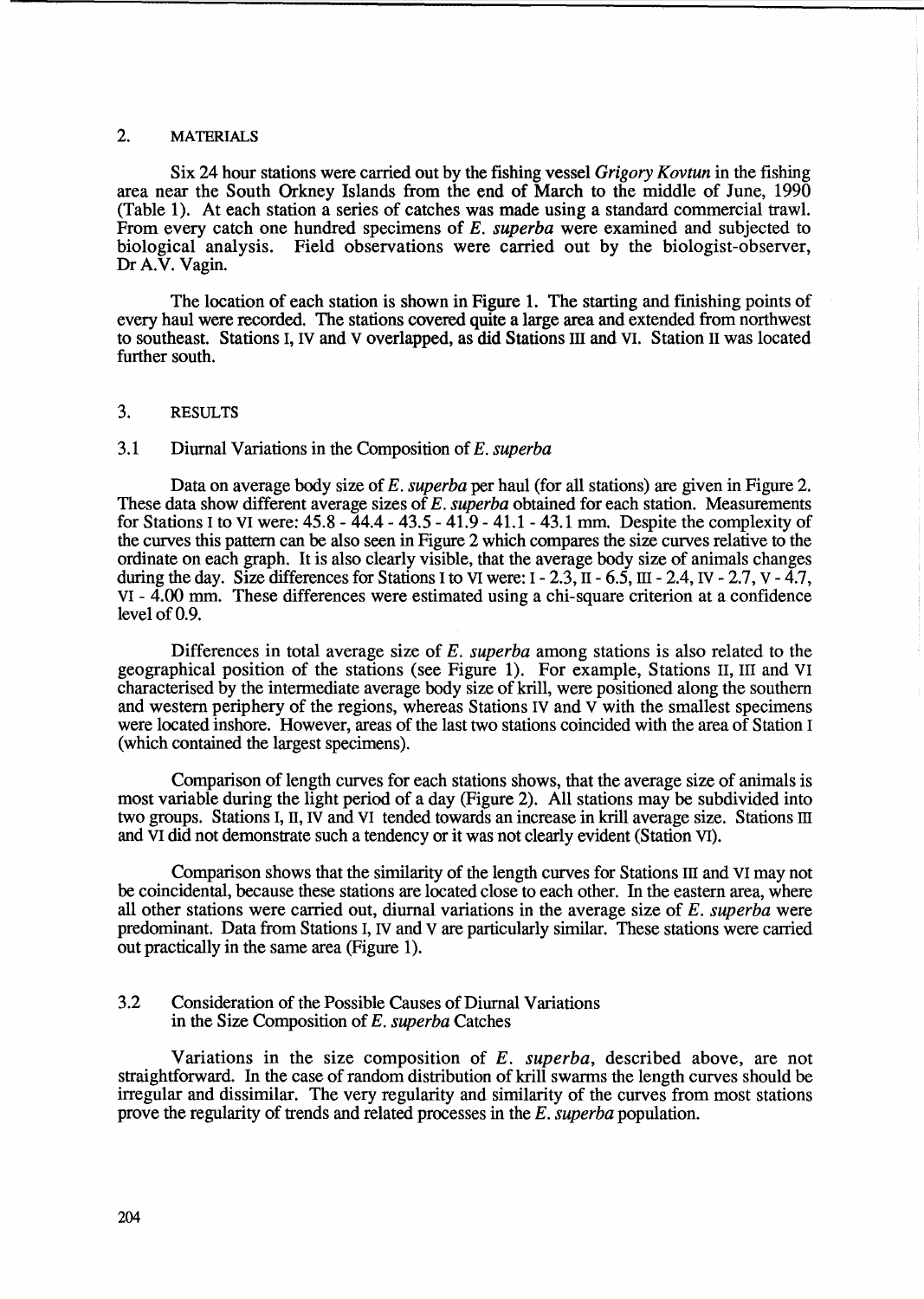Analysis shows that the sex ratio and the average size of males change invariably in the samples (Figure 2). Several examples of this trend may be seen in Figures 3a, b and c. At Station I variations in the size composition of males were much stronger than for females over periods from 0 to 2, 2 to 4 and 6 to 8 hrs (the proportion of males was 27.0, 49.5 and 31.5%) respectively). The same is typical for Station  $\overline{\mathbf{l}}$  over periods from 8 to 10, 12 to 14 and 22 to 24 hrs (the proportion of males was 29.8, 41.2 and 33.3% respectively), however more obvious variations in the size composition of females were also observed. At Station IV variations in total size composition of *E. superba* were mainly connected with variations in size composition of males (proportion of males was 32.0, 38.3 and 33.3% respectively) over periods from 6 to 8, 12 to 14 and 18 to 20 hrs. Some changes were also observed in females, but they were less evident than at Station II.

Similar trends were observed in data from other stations. As a rule, variations in size composition of males and females took place non-synchronously - but changes were clearly evident, whereas variations in size composition of females were less obvious.

During late autumn/winter the average size of males was consistently larger than that of females (Makarov, 1991). It should be stressed that 50% level of sex ratio of *E. superba* for all samples from every station corresponded with particular size intervals: 47 to 48 mm for Station I, 43 to 44 or 45 to 46 mm for Station VII (see Figure 4) and so on.

Variations in the average size of *E. superba* in trawls catches was found to be unrelated to changes in rate and difference in size composition between males and females. Graphs for all size stations and for all hauls further demonstrate these trends. These graphs (Figure 5) show the relationship between total average size of animals for each catch (sample), size difference between males and females and proportions of males (% males). Some sets of data were scaled in order to assist their comparison (see explanation in Figure 5).

Correlation between the total average sizes and the proportion of males is clearly visible for Stations I and 11 and more or less clear correlation can be seen on the graphs for Stations III and V. Correlation is rather weak for Stations IV and VI. Correlation between the total average sizes and variation in size values between males and females is evident from the data for Stations I and V, and partially for Station 11, however there is no such correlation at the other stations.

Changes in the proportion of males usually corresponds to variations in average size of *E. superba.* 

The most complex situation was observed at Stations III, IV and VI. For most of the day all three curves on each graph showed poor correlation. Analysis showed that during the first part of the day (Station III), and during the second part of the day (Station VI) the curve of total average size was influenced by variations in the average size of females (see Figure 6). The last curve corresponds to the curve of total average size.

Disagreement between curves for the second part of the day at Station III may be explained by opposing trends of size variation between males and females on the one hand and the proportion of males on the other.

A very different pattern emerged at Station IV. Agreement between curves occurred in the middle of the day. As may be seen in Figure 5, curves for most stations increased their complexity towards the end and at the beginning of the day. This irregularity is possibly typical at Station IV during the larger part of the day.

One may conclude that the main factor determining variations in total average size of *E. superba* in the study area over a one day period is a change in the ratio of males, because in most cases both of these parameters show synchronous variations.

Variations in the average size of males also determine the total average size of all krill.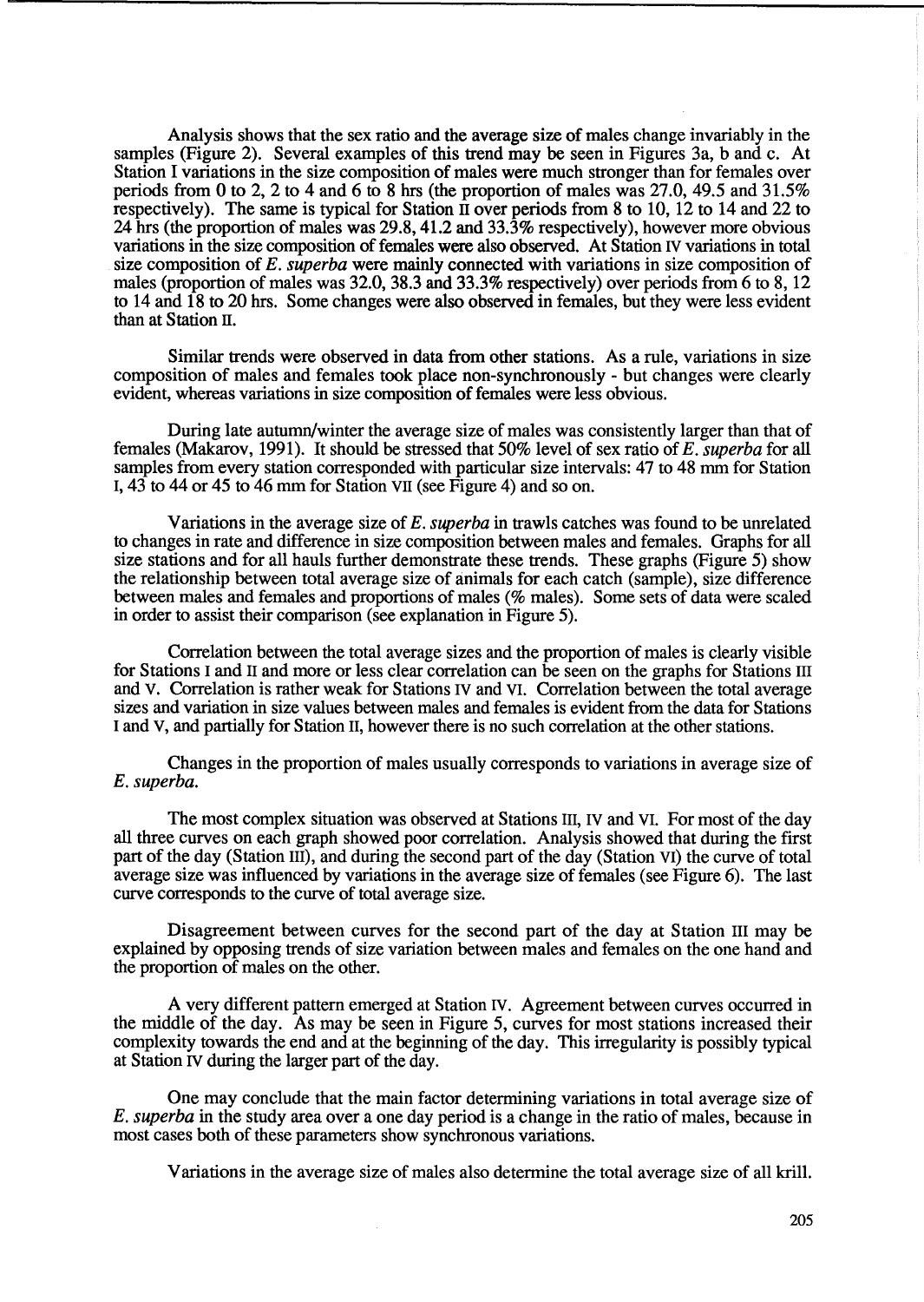The third factor, namely variations in the average size of females, is only sometimes a significant factor.

In the course of analysis it is necessary to keep in mind trawling depth. As a rule, trawling depth corresponds to the layer of maximum aggregation density of E. *superba.* 

Data on this subject are given in Figure 7. Curves of depth changes are shown and are compared with total average size and the proportion of males.

Three trawling regimes were employed:

- (i) surface towing during the night and under surface towing during the day (Stations II, IV and V);
- (ii) surface towing during the day and under surface towing during the night (Station III); and
- (iii) towing in a more or less constant layer throughout a 24 hour period (Stations I and VI).

At Station I hauls were conducted near the surface, while at Station VI hauls were made in a deeper layer. This difference reflects the seasonal migration of *E. superba* to the deeper layers (see Table 1 for the timing of stations). According to the hydroacoustic data krill (at Stations II, IV and V) tended to occupy surface layers at night, but during the day krill moved downwards (100 to 200 m depth was the upper boundary of swarms). At Station III diurnal migrations of swarms showed the opposite pattern.

The combination of diurnal variations in total average size of *E. superba* and variations in trawling depth does not show complete correlation, which indicates that both parameters are comparatively independent (Stations II, IV and V). A direct relationship between these parameters was observed at Station I, however, the relationship was inverse. The average size of E. *superba*  decreased as trawling depth increased and vice versa. The same is true for values of the percentage of males. At Station III some increases in trawling depth was accompanied by an increase in the total average size during the first light period of the day but the total average size remained unchanged in the middle of the night (in spite of a considerable increase in trawling depth). Finally, irregular variations in trawling depth around Station VI did not influence average size values for E. *superba.* 

Larger animals first tended to form aggregations when swarms of E. *superba* moved into deeper water during the light part of the day at Stations II, IV and V. This segregation is weaker if swarms are distributed near the surface (Station I), although large specimens also tended to concentrate here. Diurnal variation in average size were not observed when migration of *E. superba* showed the opposite pattern (e.g., at Station Ill). In the case of non-migrating krill which occupy deep layers, the segregation by size does not occur (Station VI).

It may be concluded that specimens of various size are distributed initially uniformly. In the case of migrating swarms larger specimens move up or smaller specimens move down more quickly (males at first) and larger kriU aggregate first. At night they mix with smaller specimens, which tends to lower total average size of night catches.

Our task was not to compare our results with previously obtained information on this subject. Here we only refer to a study of Watkins *et al.,* (1986) who dealt with rather small kriU. They reported diurnal variations in total average length of E. *superba,* i.e., an increase in this parameter during the night.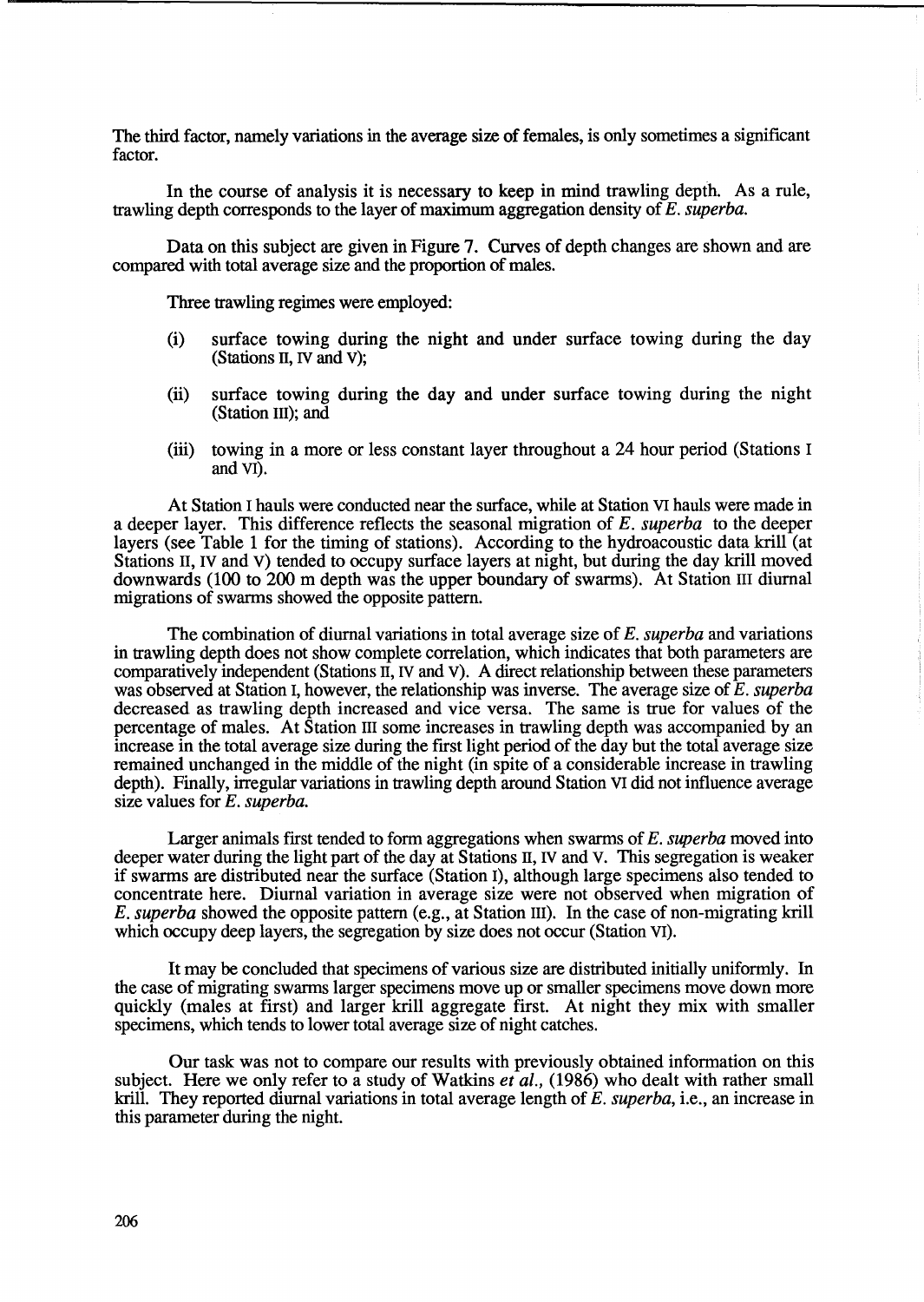# 4. CONCLUSION

The above data on changes in various demographic parameters of *E. superba* swarms demonstrate a connection between these changes and diurnal vertical migrations of *E. superba.*  Differences in average size can be as large as 6.5 mm during the day. This fact must be taken into account in the routine investigation of *E. superba.* Vertical migrations gradually end at the beginning of winter and krill form stable concentrations at a certain distance from the surface.

Observed diurnal variations in total average size of *E. superba* as well as changes in other demographic parameters, are quite interesting from a methodological point of view. They show, that this fact should keep in mind when comparing data on size composition of E. *superba* captured in different places. Oblique tows through a rather large water volume are recommended for reliable krill sampling. Single or serial horizontal towing inside a specific layer only would produce incomparable data (e.g., see data on swarms near Elephant Island (Watkins *et al., 1986».* 

Diurnal differences in demographic parameters may be more noticeable in other seasons e.g., in summer, when *E. superba* spawns. Krill exhibit much more diverse physiological characteristics during this period.

Biological investigations carried out on commercial vessels would allow studies on some aspects of krill biology which cannot be studied during a standard survey. These investigations should also include collection of relevant information on the environment which is of real significance when explaining various biological features of *E. superba.* 

Our data also showed that the average size of *E. superba* decreased during a two and a half month period in a comparatively small area (cf. data on Stations I, IV and V, whose positions overlap). There may be several causes of this decrease (see also Vagin, 1991 - Figure 2). It may be connected with post-spawning mortality of larger specimens. Moreover, this is possibly a season when body shrinkage of *E. superba* is taking place (Ikeda and Dixon, 1982) due to a decrease of food availability. Finally, the possibility of the selective capture of large specimens of E. *superba* as a result of commercial fishing activity should not be excluded. Such selectivity affects animals of intermediate size (Brinton and Antezana, 1984). This problem, however, is very complex.

These three explanations are not contradictory. However, if spatial differences in the size composition of E. *superba* inside the area being fished is taken into account, together with the possibility of swarm drifting with the current, one may conclude that there is a real possibility of drift influence (see also Brinton and Antezana, 1984). The time interval between Stations I and V is sufficient for such a passive movement of swarms to occur. *E. superba* size distribution is irregular and, moreover, in a region of dense swarms size distribution is highly variable (see also Watkins *et al.,* 1986). Therefore sampling at a limited number of stations cannot give a suitable answer as to the reasons for the gradual decrease of *E. superba* size over the whole study area.

## **REFERENCES**

- BRINTON, E. and T. ANTEZANA. 1984. Structures of swarming and dispersed populations of krill *(Euphausia superba)* in Scotia Sea and South Shetland waters during January-March 1981, determined by Bongo net. *1. Crust. Bioi.,* 4 (Spec. No. 1): 45-66.
- HAMPTON, I. 1985. Abundance, distribution and behaviour of *Euphausia superba* in the Southern Ocean between 15<sup>°</sup> and 30<sup>°</sup>E during FIBEX. In: SIEGFRIED, W.R., P.R. CONDY and R.M. LAWS (Eds). *Antarctic Nutrient Cycles and Food Webs.* Springer-Verlag Berlin, Heidelberg: 294-303.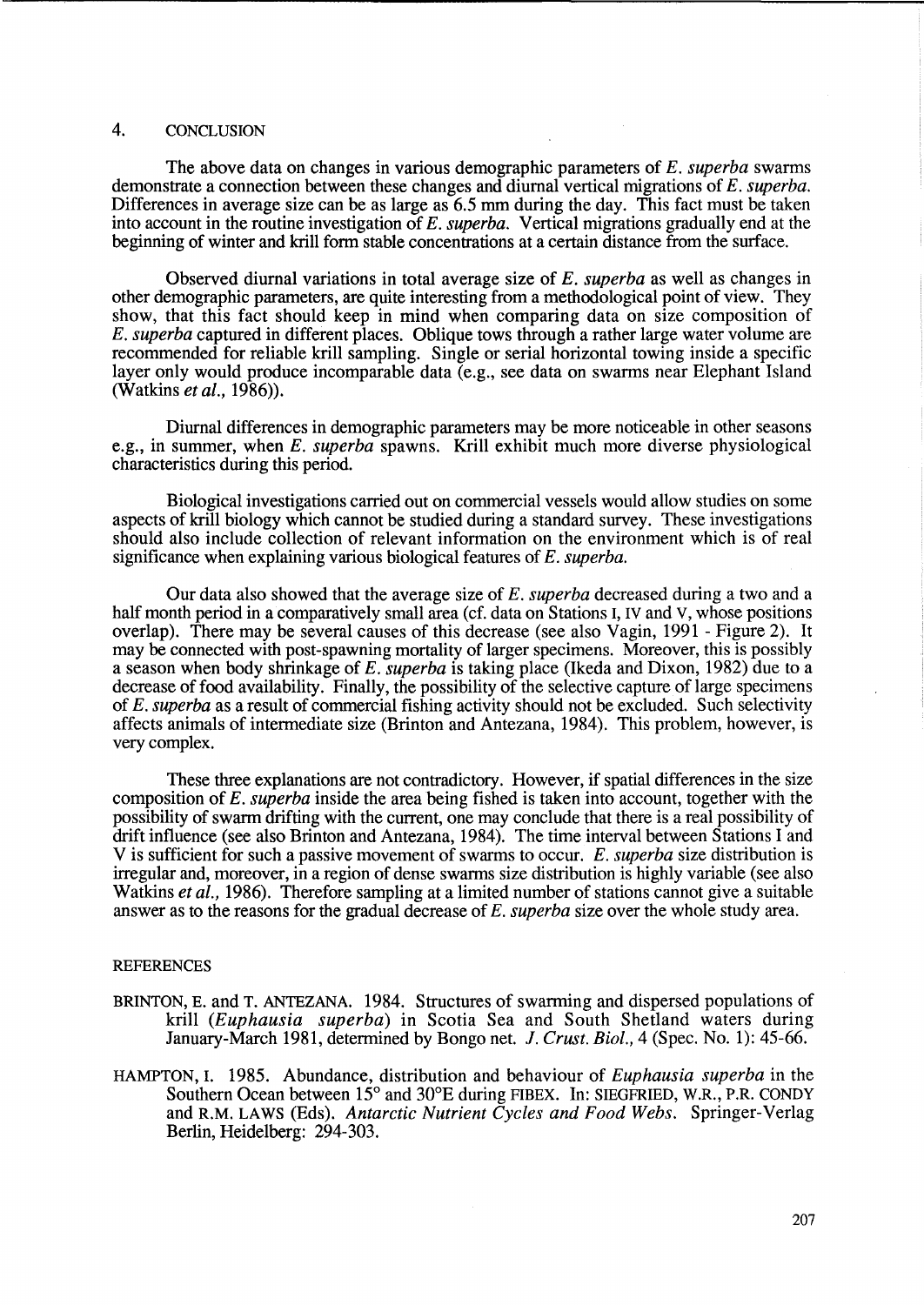- IKEDA, T. and P. DIXON. 1982. Body shrinkage as a possible overwintering mechanism of the Antarctic kriU *Euphausia superba* Dana. *1. Exp. Mar. Bioi.,* 62 (2): 143-151.
- MAKAROV, R.R. 1991. Size composition of males and females in the course of the life cycle of *Euphausia superba.* In: *Selected Scientific Papers,* 1990 *(SC-CAMLR-SSP/7).* CCAMLR, Hobart, Australia: 3-16.
- MILLER, D.G.M. and I. *HAMPTON.* 1989. Biology and ecology of the Antarctic kriU *(Euphausia superba* Dana): a review. *BIOMASS Sci. Ser.,* 9: 1-166.
- NAST, F. 1982. The assessment of krill *(Euphausia superba* Dana) biomass from a net sampling programme. *Meeresforsch.,* 29 (3): 54-165.
- VAGIN, A.V. 1991. Report of the biologist-observer on board the commercial trawler *Grigory Kovtun* in the 1989/90 season. Document *WG-Krill-91/12.* CCAMLR, Hobart, Australia: 8 pp.
- WATKINS, J.L., D.J. MORRIS, and C. RICKETTS. 1985. Nocturnal changes in the main length of a euphausiid population: vertical migration, net avoidance, or experimental error? *Mar. Biol.*, 86 (2): 123-127.
- WATKINS, J.L., D.J. MORRIS, C. RICKETTS and J. PRIDDLE. 1986. Difference between swarms of Antarctic kriU and some implications for sampling krill population. *Mar. Bioi.,* 93 (1): 137-146.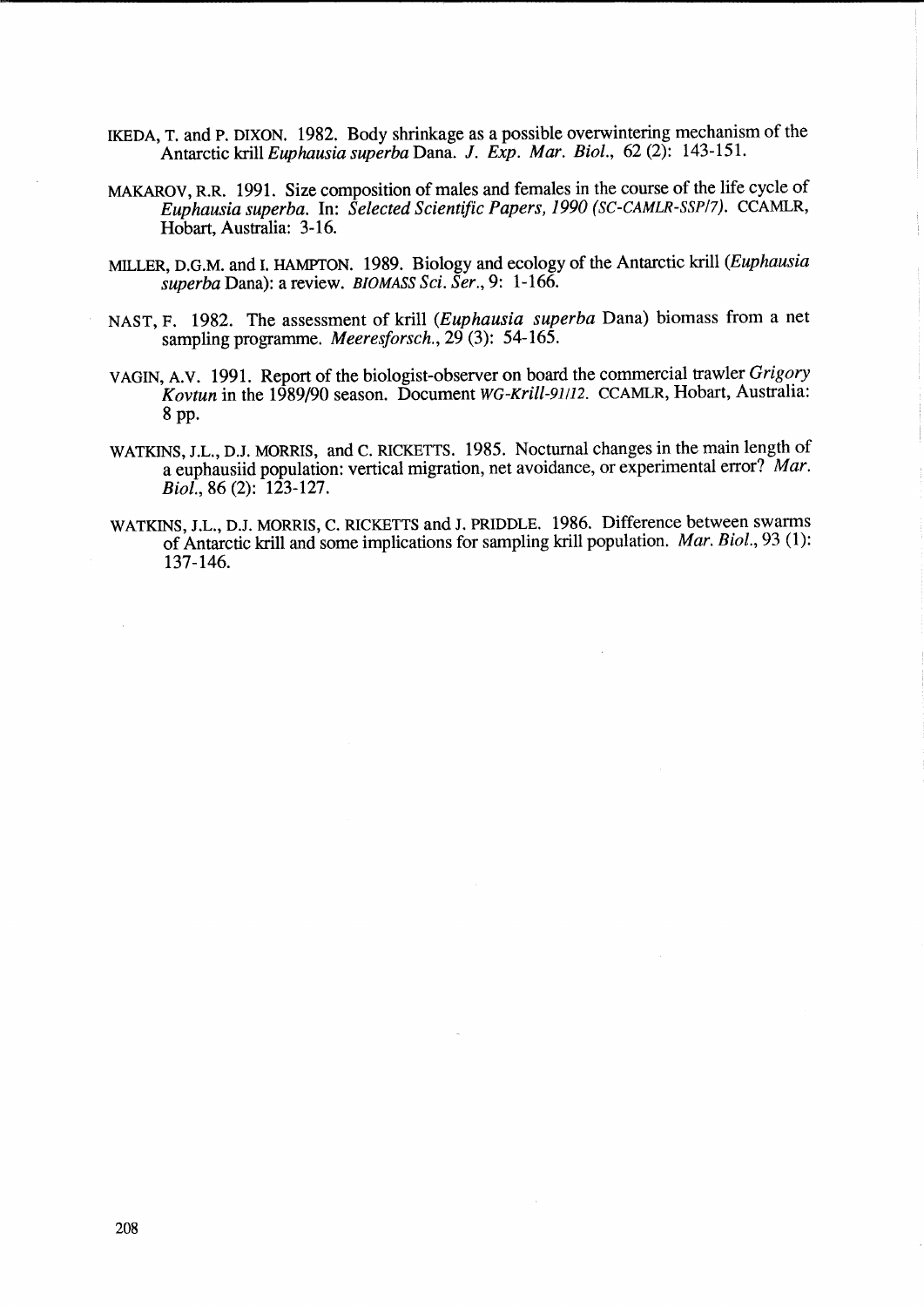| <b>Station</b><br>Number | Time                                                                                               | Number of Hauls<br>(samples) |
|--------------------------|----------------------------------------------------------------------------------------------------|------------------------------|
| П<br>Ш<br>IV             | 27 to 29 March<br>10 to 11 April<br>10 to 11 $\overline{May}$<br>26 May<br>9 to 10 June<br>16 June | 10<br>12<br>12.<br>10        |

Table 1: Details of sampling stations (South Orkney Islands, 24 March to 16 June, 1990).

 $\mathbb{F}$ 

Ť

÷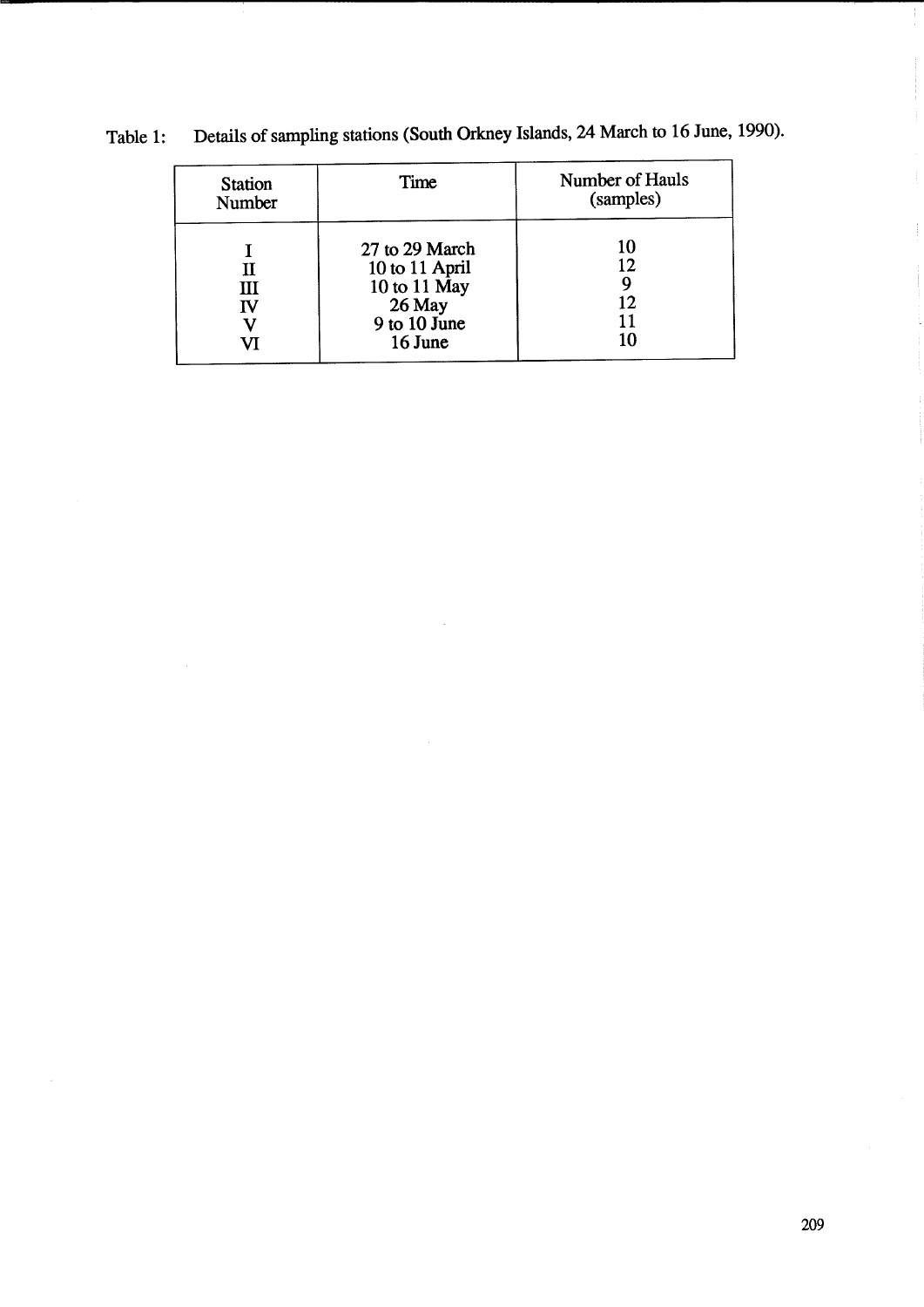

Figure 1: Location of sampling stations.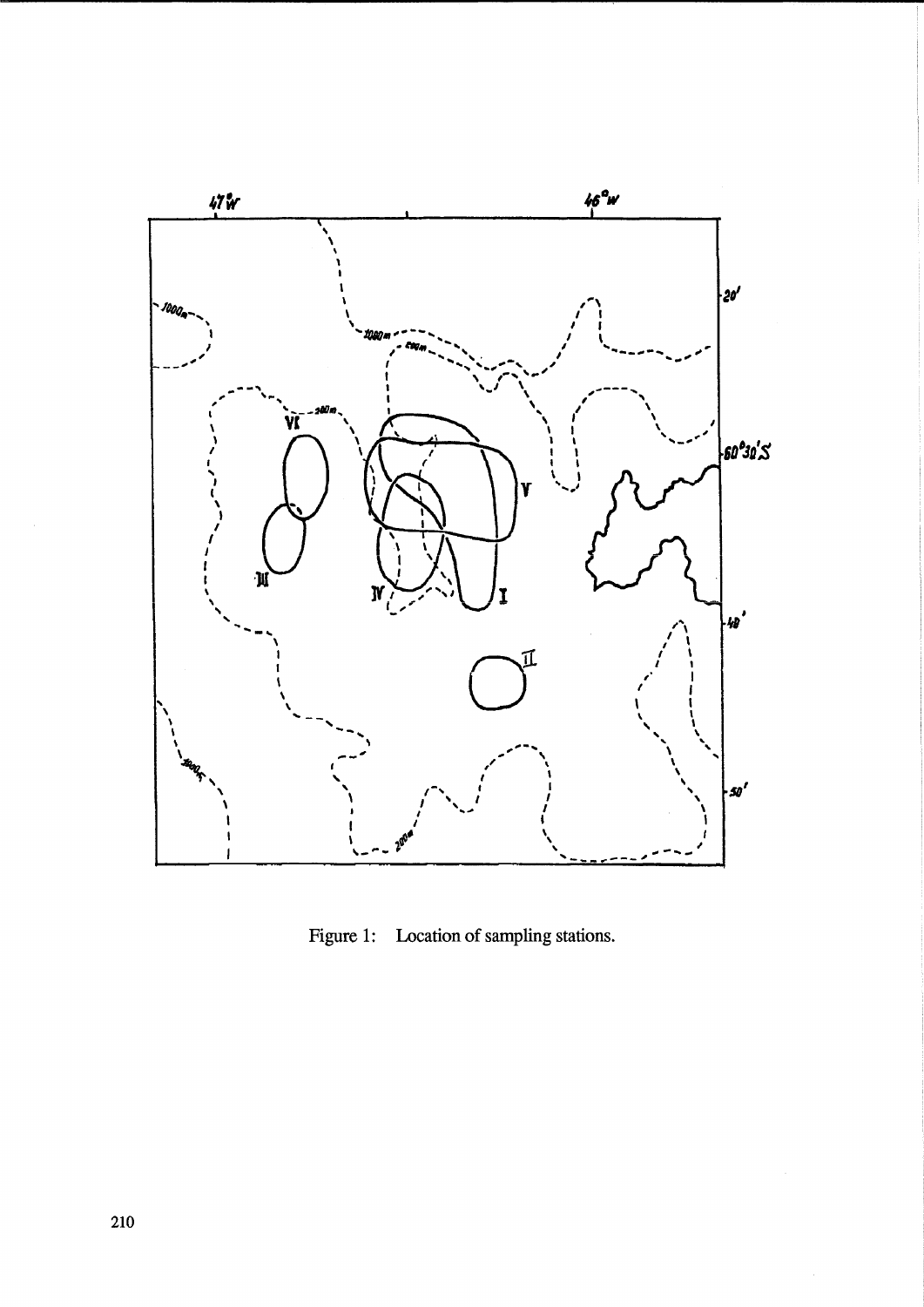

Time,h



Time,h



Figure 2: Average total length of E. superba at sampling stations.

 $\Delta$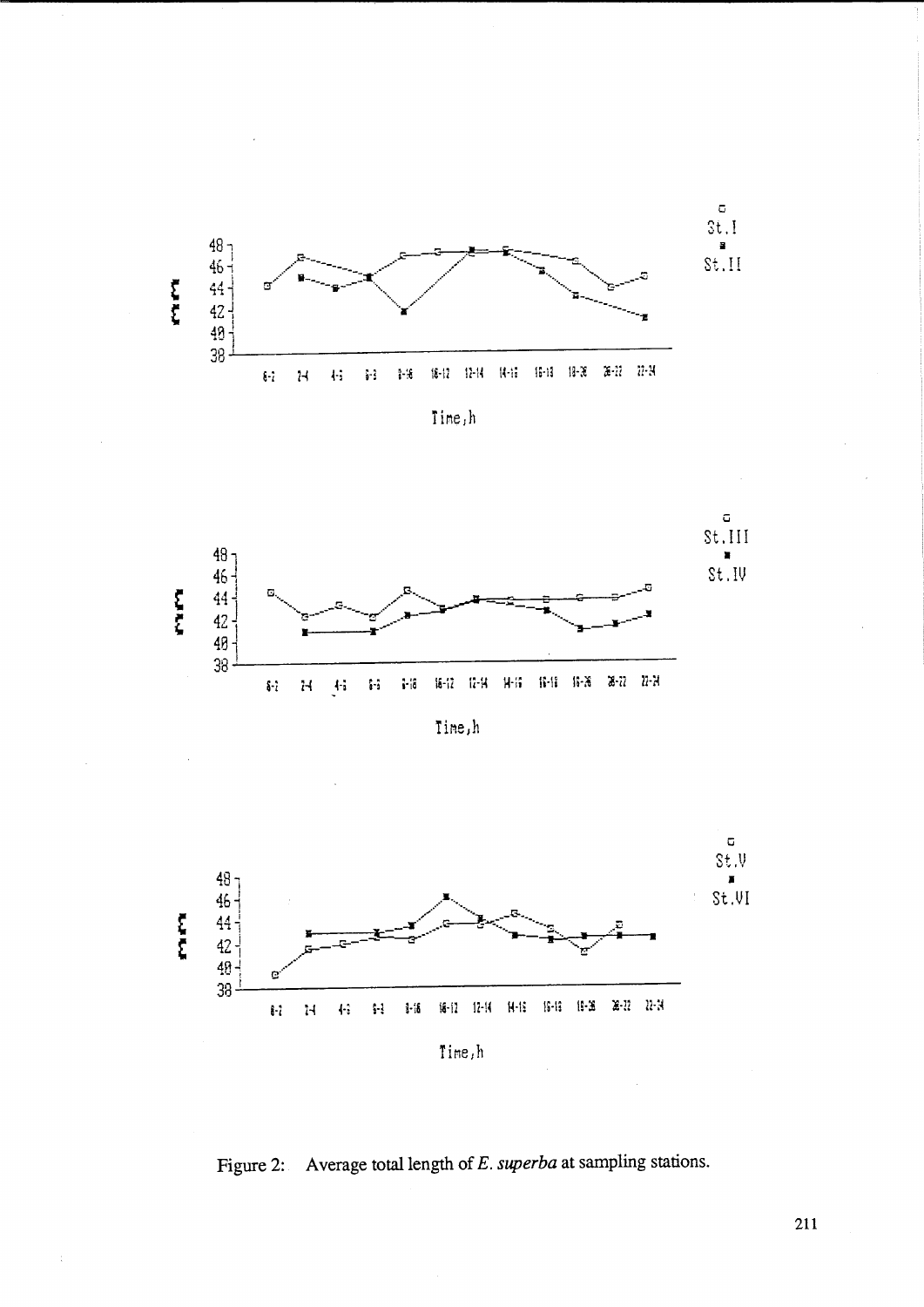



 $2 - 4 h$ 



TL, mm





Figure 3a: Example of size composition of E. superba: T - total, M - males, F - females at selected points of Station I.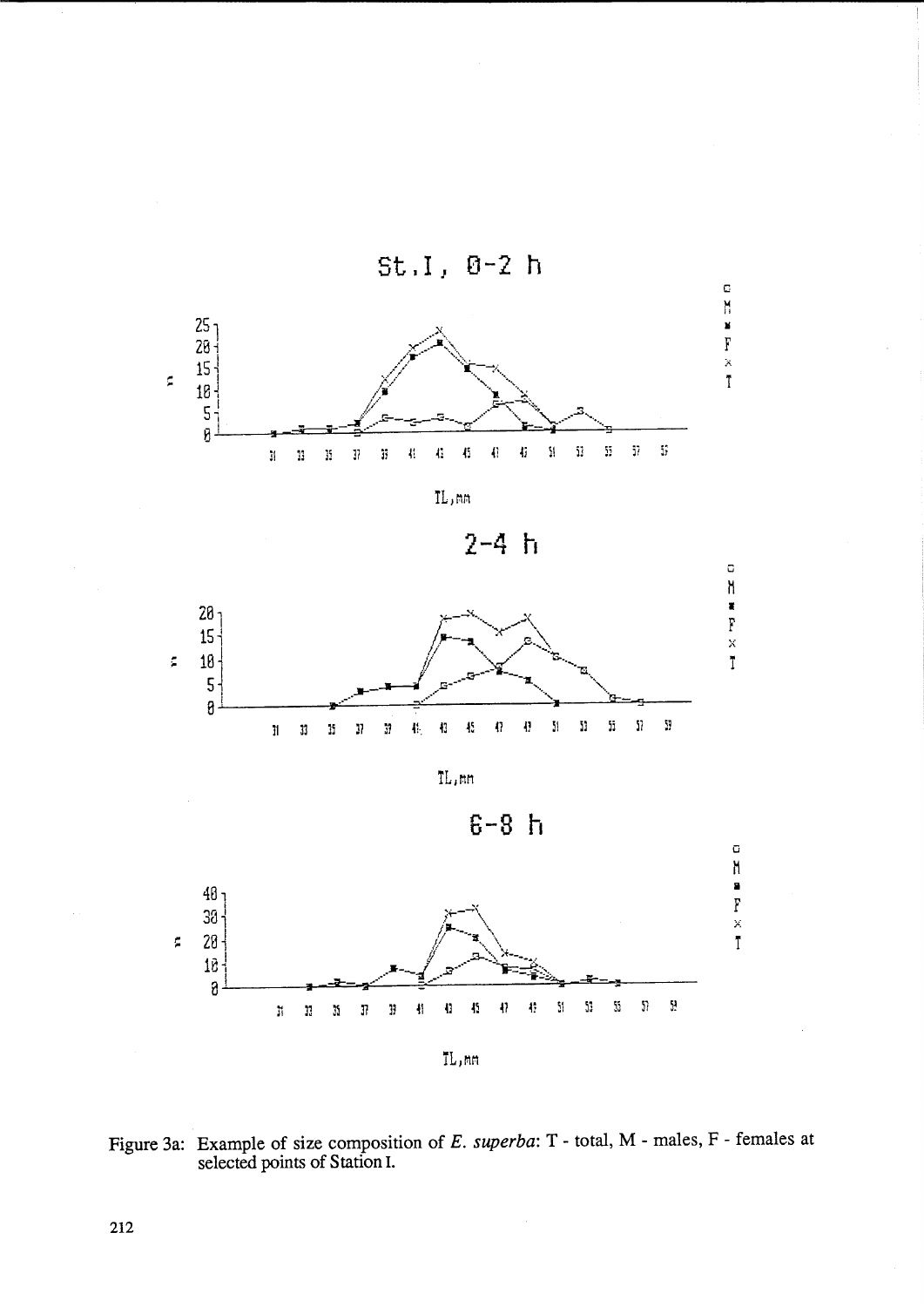

Figure 3b: Example of size composition of E. superba: T - total, M - males, F - females at selected points of Station II.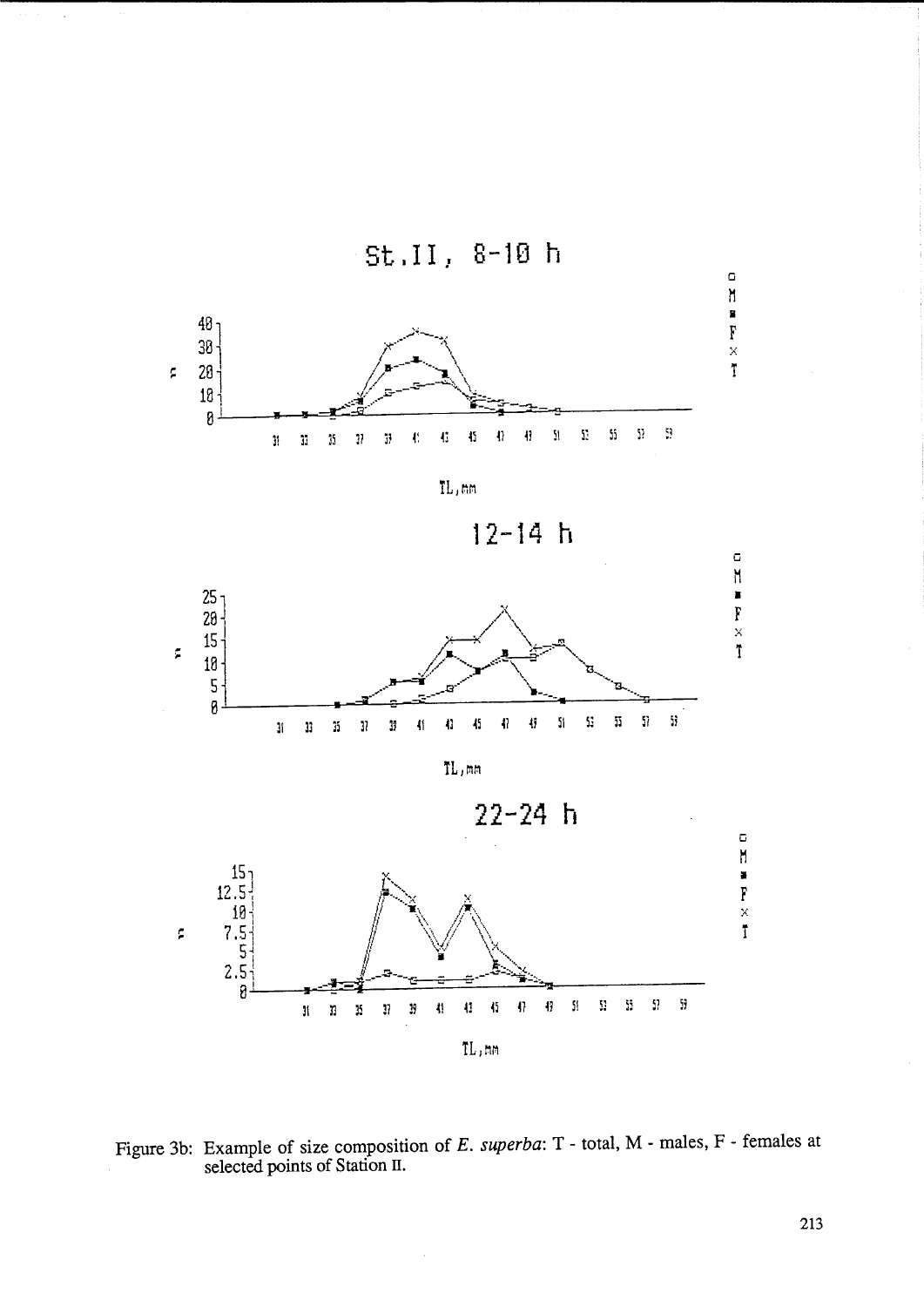

**12-14 h** 



 $\operatorname{TL}$ , mm





Figure 3c: Example of size composition of *E. superba:* T - total, M - males, F - females at selected points of Station IV.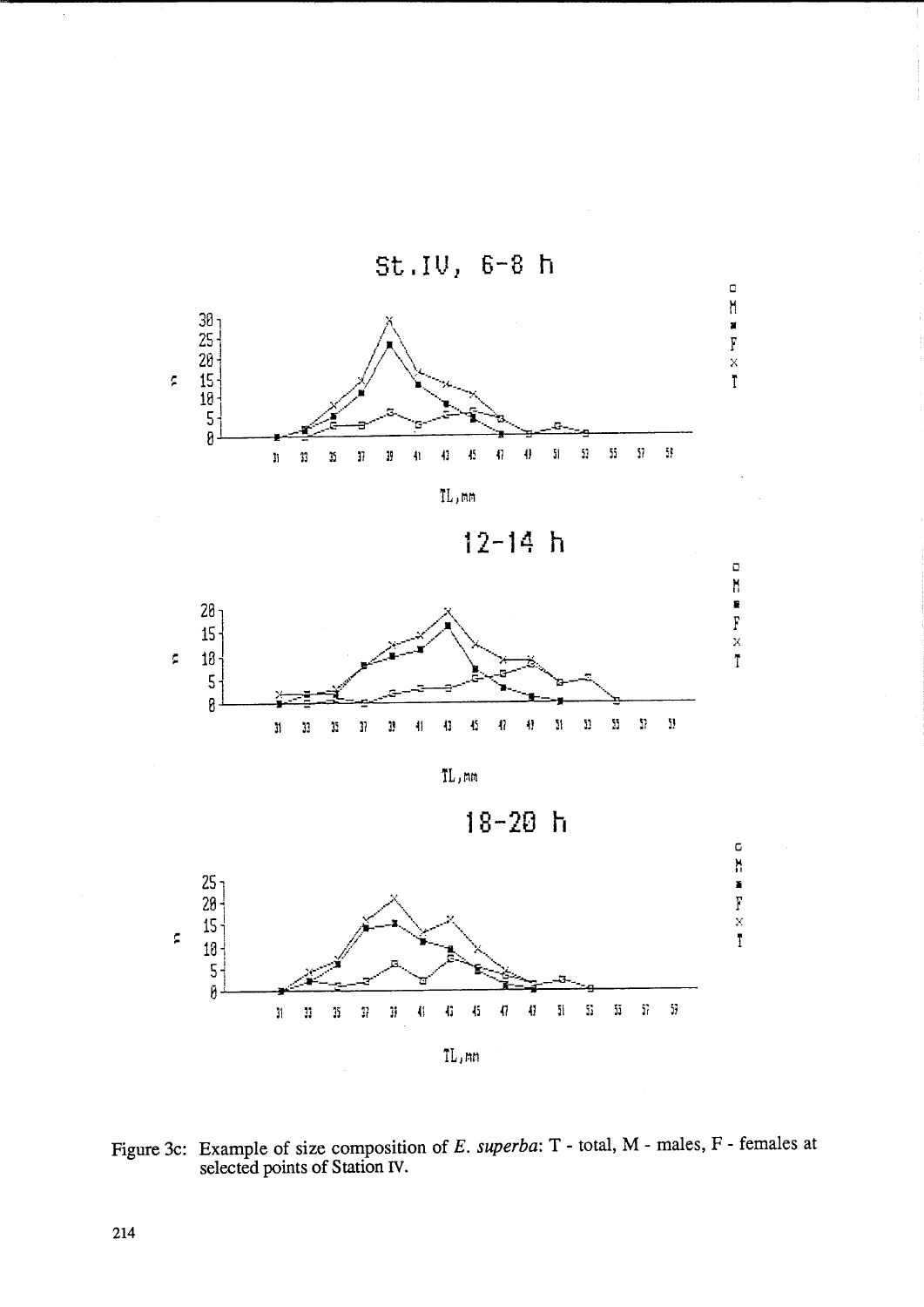

**st. <sup>I</sup>**

**St.UI** 



Figure 4: Changes of sex ratio of *E. superba* for Stations I and IV (% of males).

 $\bar{\bar{z}}$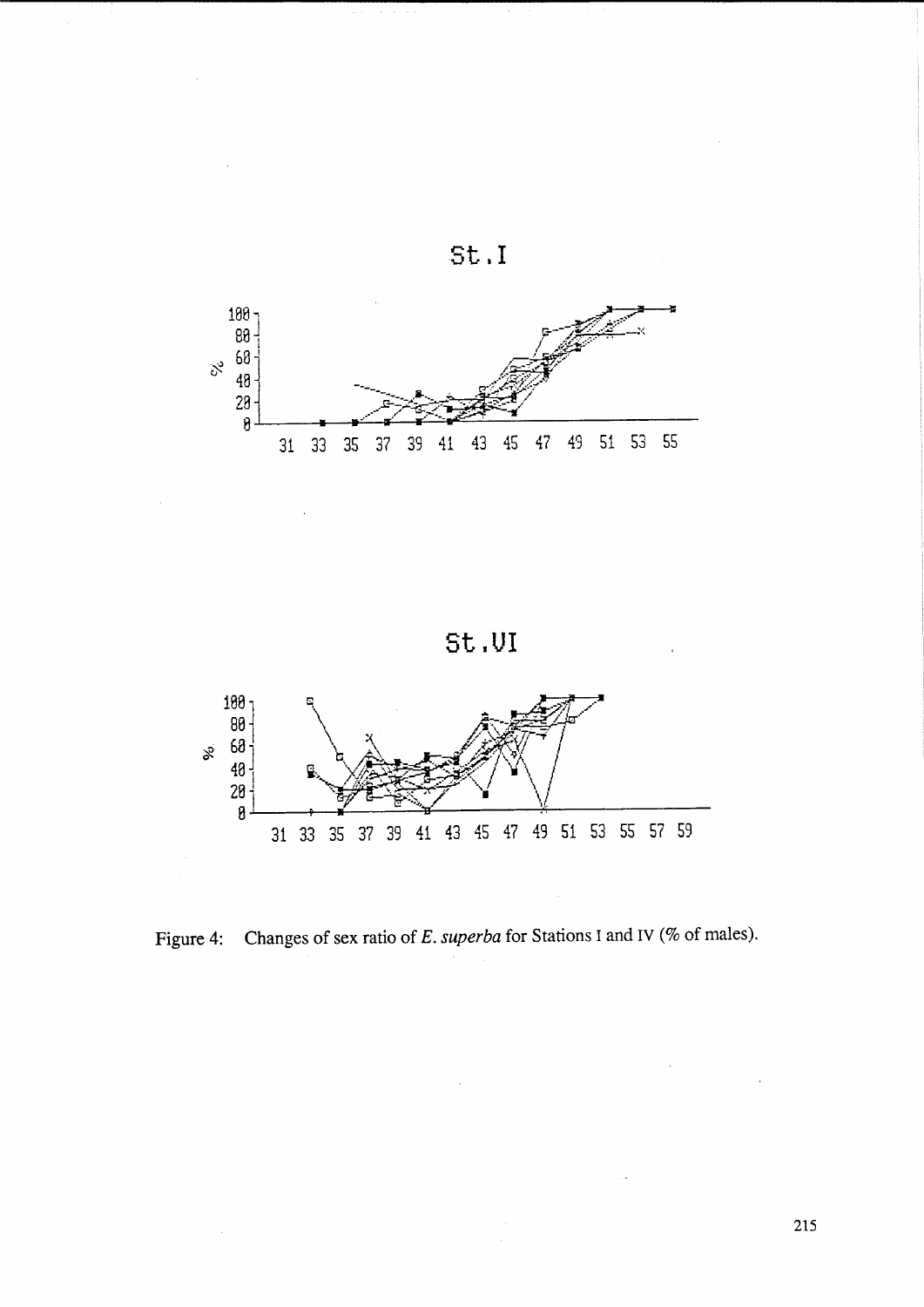







Time, h





Diurnal variations in the size composition of  $E$ . *superba* at each station. A - average length of males - average length of females x 10; B - % of males; C - total average Figure 5: length  $(TL - 40)$  x 10.

 $\bar{\beta}$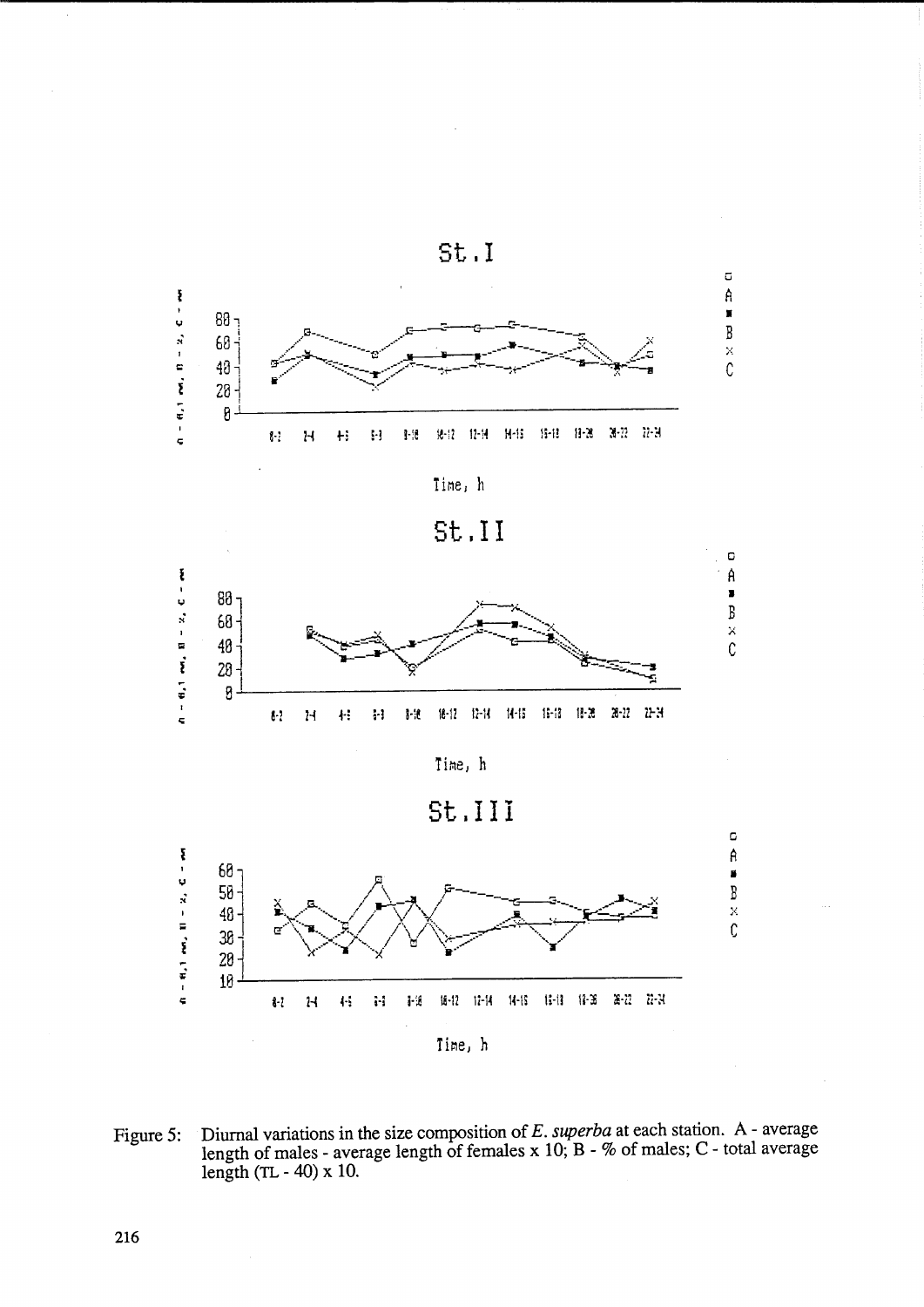







Time, h





Figure 5 (continued)

 $\hat{\mathcal{A}}$ 

217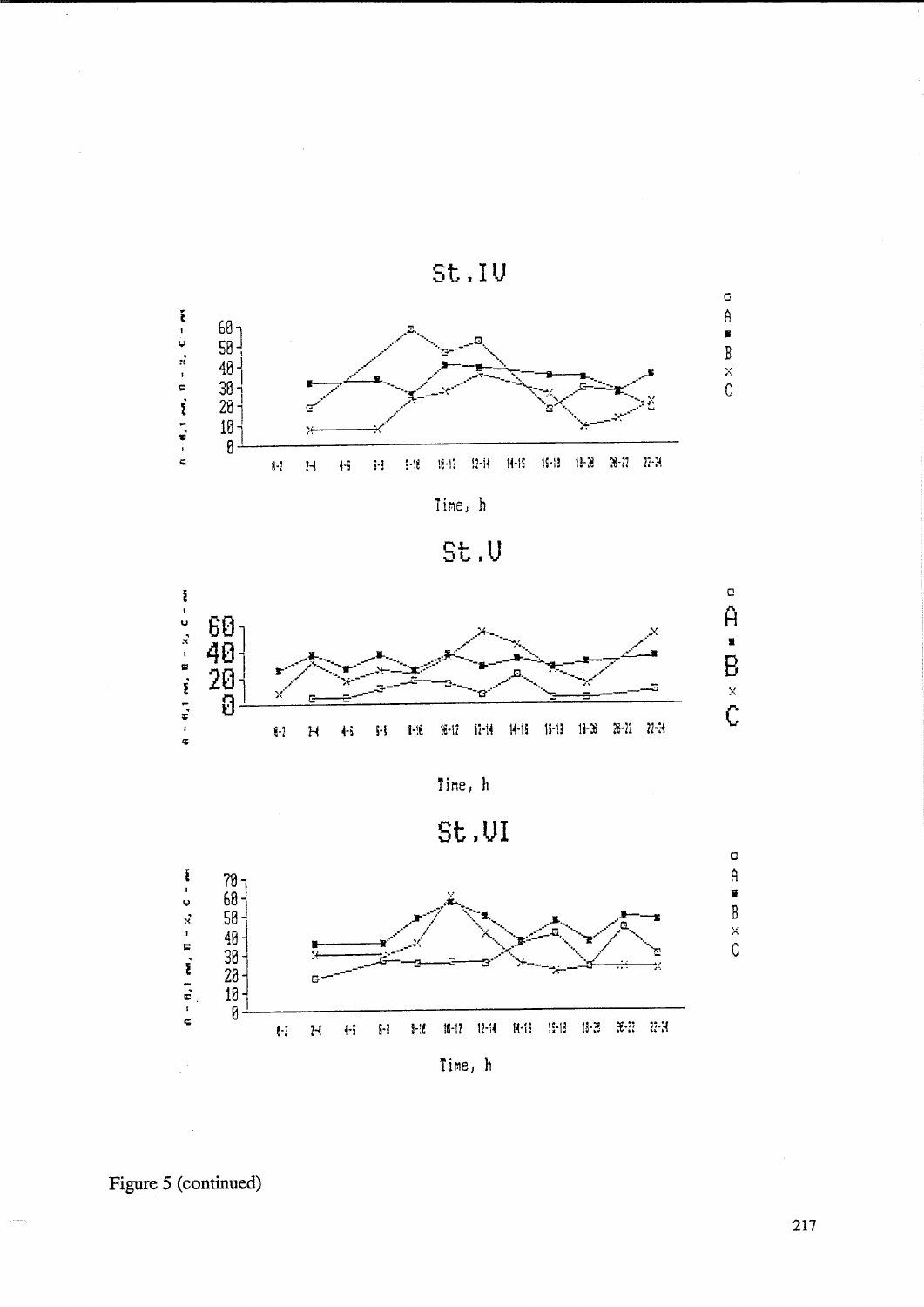

Total average length (T) and average length of females (F) of  $E$ . superba at Stations III and VI. Figure 6:

 $\bar{z}$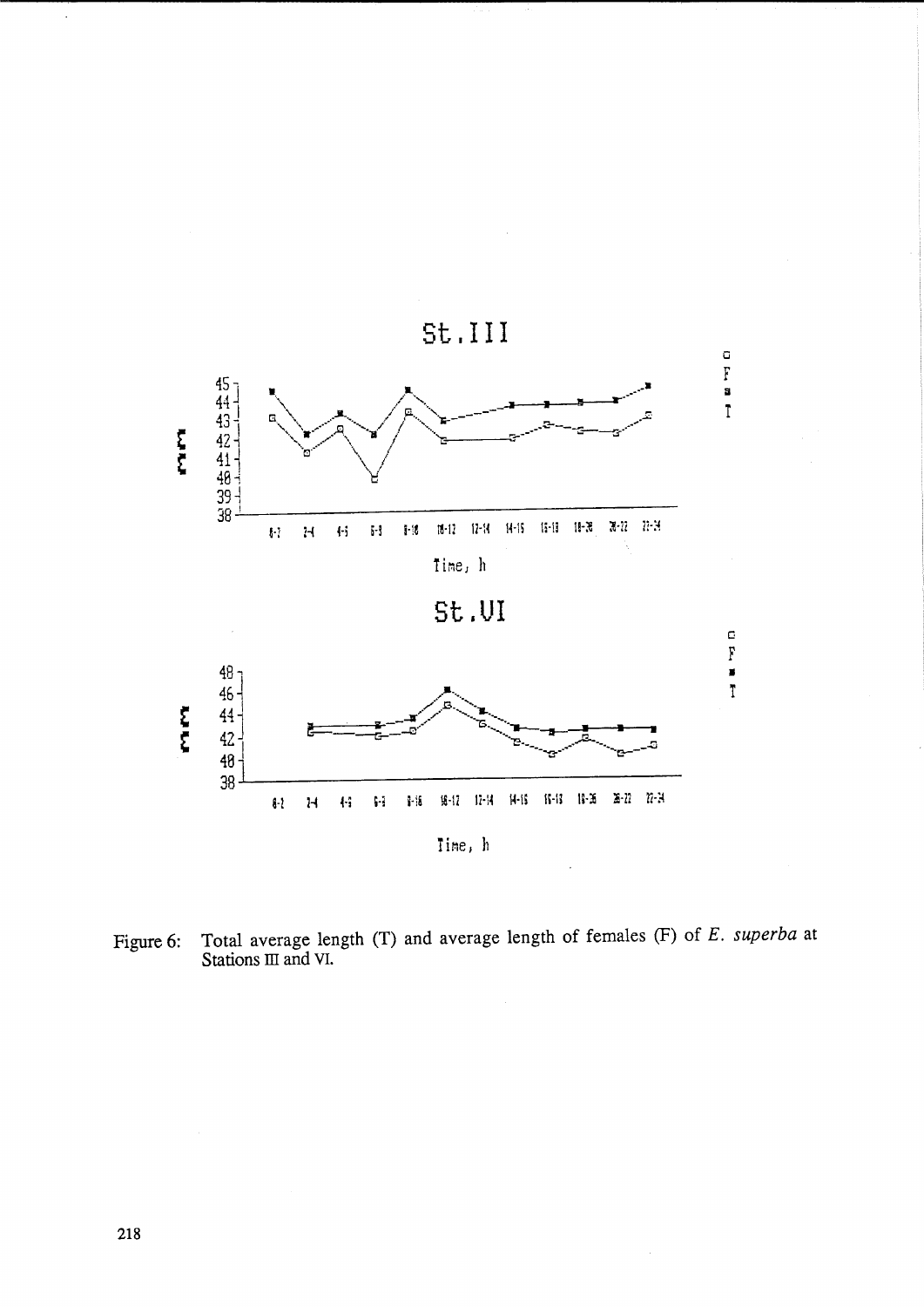













Catch depth, % of males and total average length of  $E$ . *superba* at each station.<br>Depth at Station V is scaled by 1:10. Figure 7: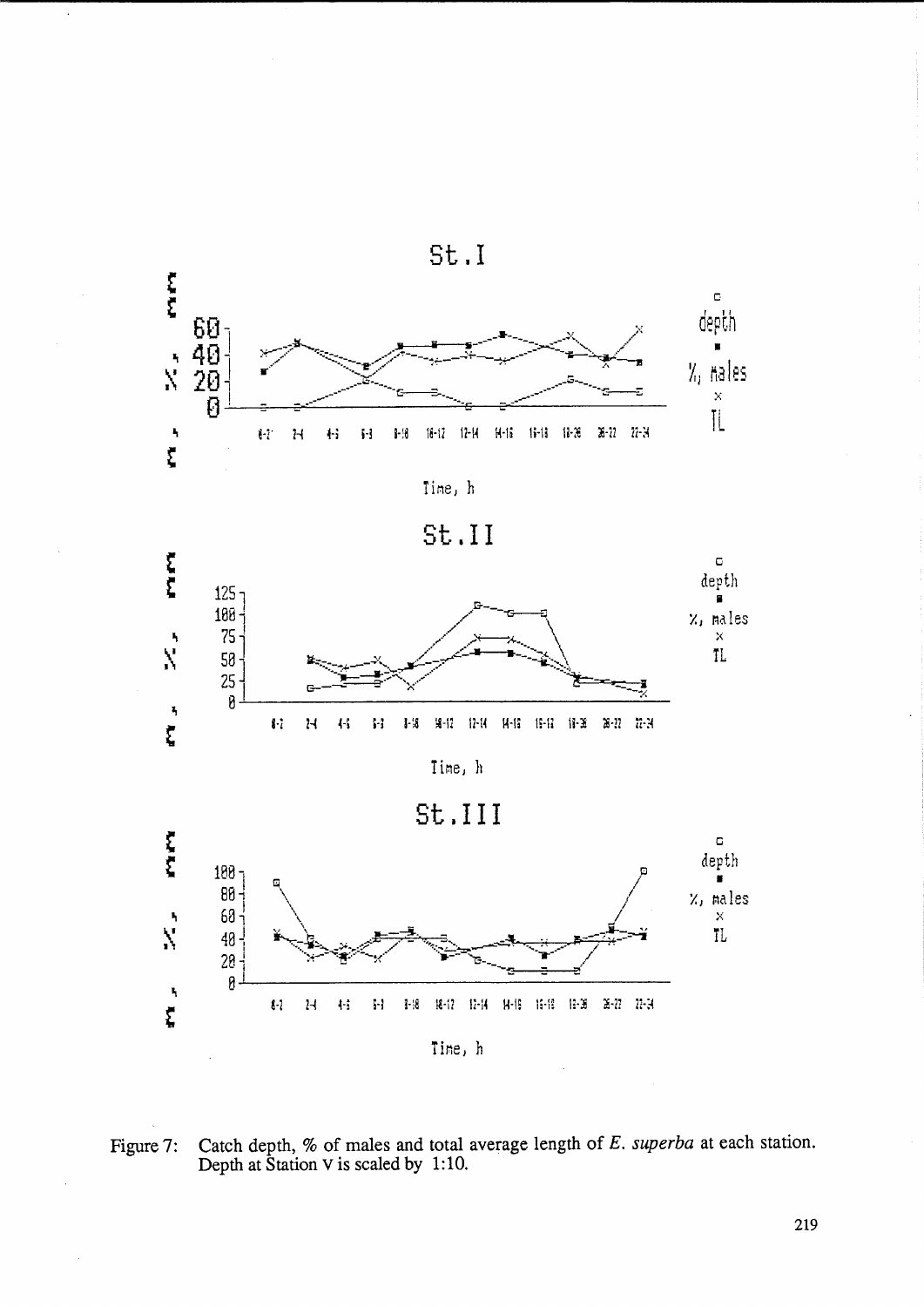







Time, h

St.UI



Figure 7 (continued)

 $\overline{\cdot}$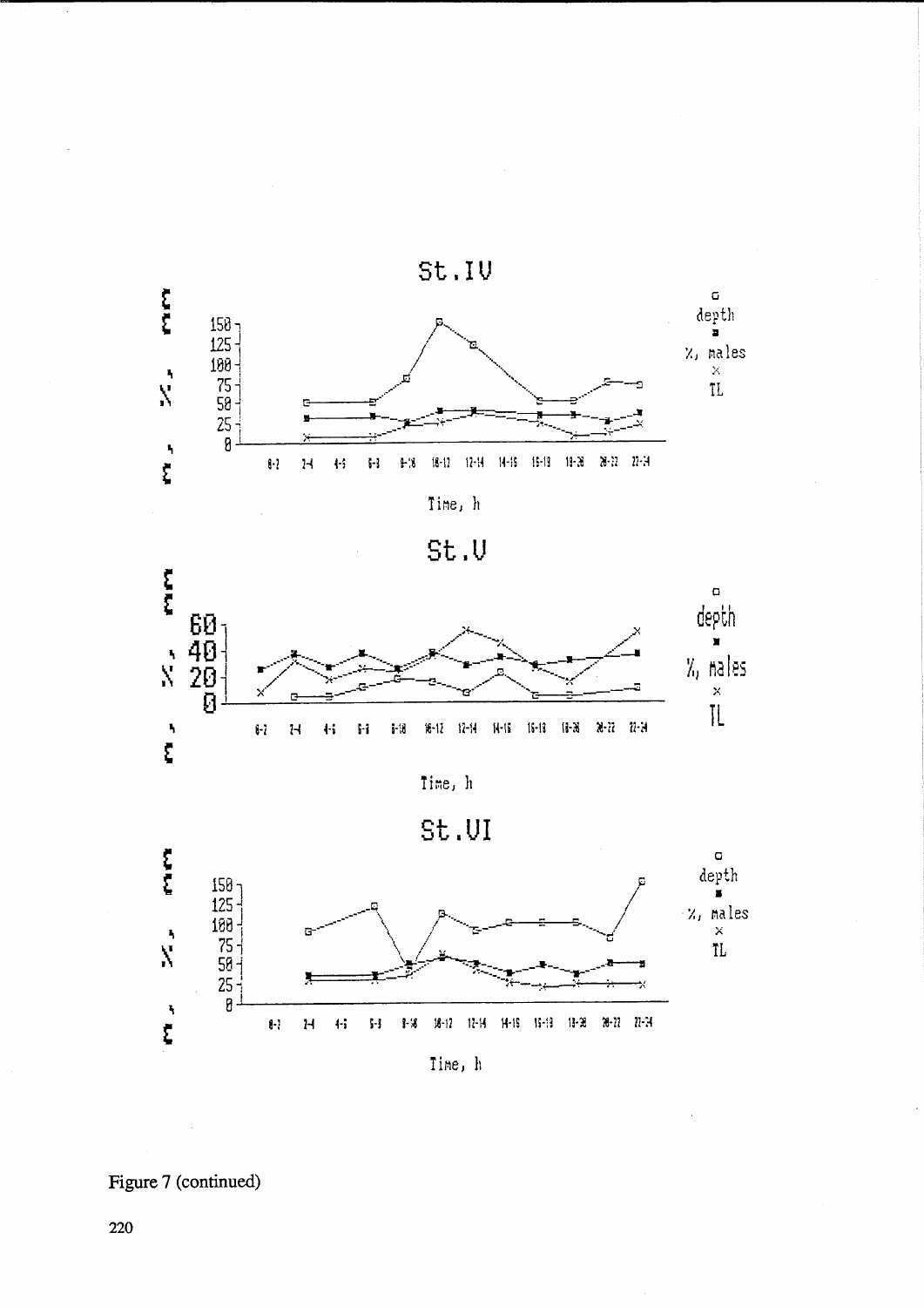# Légende des tableaux

Tableau 1: Détails des stations d'échantillonnage (îles Orcades du Sud, du 24 mars au 16 juin 1990).

# Legende des figures

- Figure 1: Position géographique des stations d'échantillonnage.
- Figure 2: Longueur totale moyenne *d'E. superba* aux stations d'echantillonnage.
- Figure 3a: Exemple de composition en tailles *d'E. superba:* T - total, M - males, F femelles à des points sélectionnés de la Station I.
- Figure 3b: Exemple de composition en tailles *d'E. superba:* T - total, M - males, F femelles à des points sélectionnés de la Station II.
- Figure 3c: Exemple de composition en tailles *d'E. superba:* T - total, M - males, F femelles à des points sélectionnés de la Station IV.
- Figure 4: Changements du sex ratio *d'E. superba* pour les stations I et IV (% de males).
- Figure 5: Variations diurnes de la composition en tailles d'E. superba à chaque station. A - longueur moyenne des mâles - longueur moyenne des femelles  $\bar{x}$  10; B - % de males; C - longueur totale moyenne (TL - 40) x 10.
- Figure 6: Longueur totale moyenne (T) et longueur moyenne des femelles (F) d'E. *superba* aux stations III et VI.
- Figure 7: Profondeur des captures, % de miiles et longueur totale moyenne *d'E. superba*  à chaque station. La profondeur à la station  $\bar{V}$  est à l'échelle de 1:10.

#### Список таблиц

Таблица 1: Детали станций отбора проб (Южные Оркнейские о-ва, с 24 марта по 16 июня 1990 г.)

#### Список рисунков

- Рисунок 1: Местоположение станций.
- Pисунок 2: Средняя общая длина *E. superba* на станциях.
- Pисунок 3a: Пример размерного состава *E. superba*: T общая длина, M самцы,  $F$  - самки по отдельным точкам Станции I.
- Pисунок 3b: Пример размерного состава *E. superba*: T общая длина, M самцы, F - самки по отдельным точкам Станции II.

# Pисунок 3c: Пример размерного состава *E. superba*:  $T$  - общая длина, M - самцы, F - самки по отдельным точкам Станции IV.